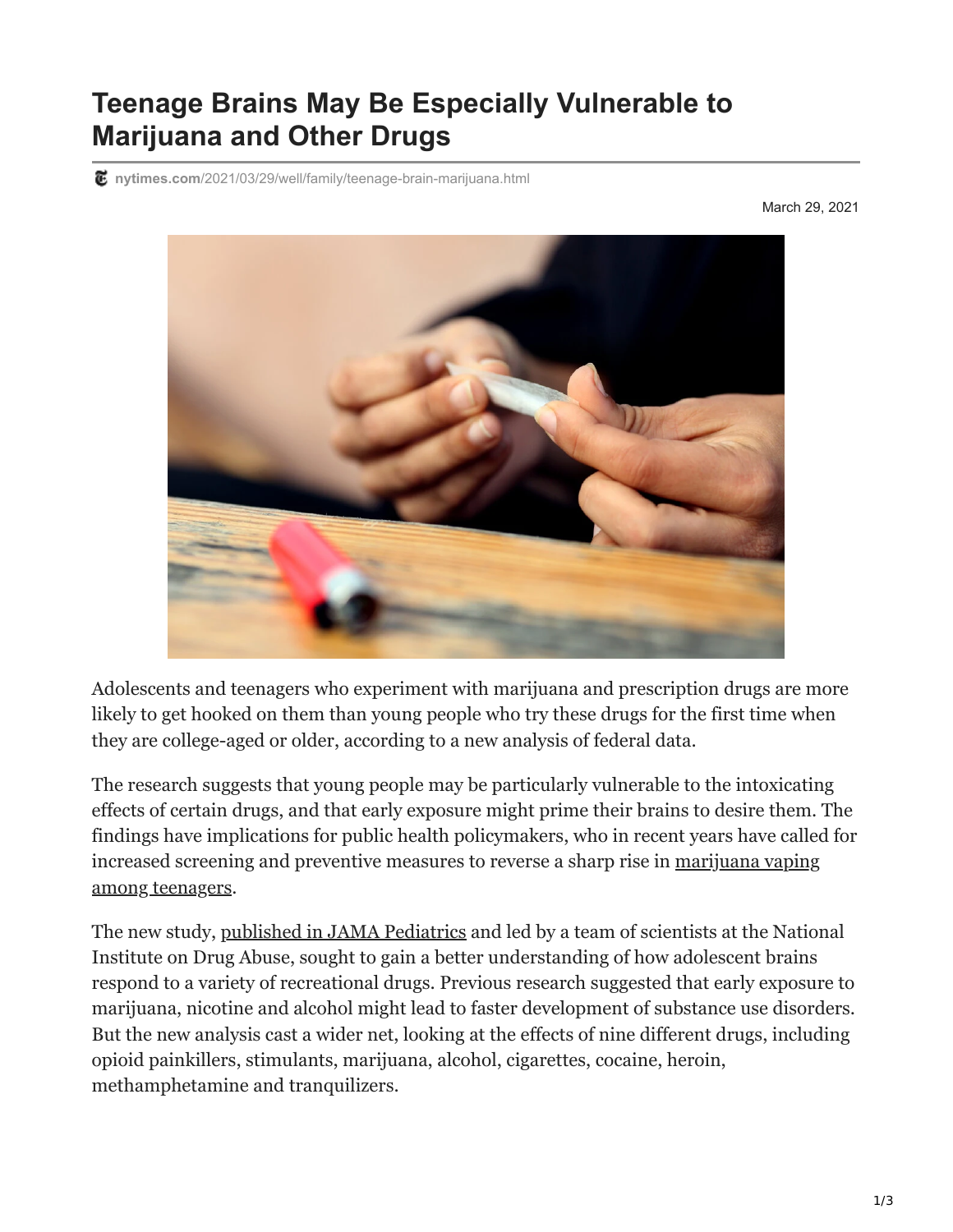The researchers used data from the government's National Survey on Drug Use and Health, a closely watched annual study that tracks substance use and mental health issues among Americans. The new research focused on two age groups: adolescents between the ages of 12 and 17, and young adults aged 18 to 25. Alcohol was by far the most commonly used substance in both groups: A quarter of adolescents and 80 percent of young adults said they had used it. About half of young adults said they had tried cannabis or tobacco. But among adolescents, that number was smaller: Roughly 15 percent said they had experimented with cannabis, and 13 percent said they had tried tobacco.

Most troubling to the authors of the new study was how many people went on to develop a substance use disorder, indicating that their experimentation had spiraled into an addiction. The researchers found that within a year of first trying marijuana, 11 percent of adolescents had become addicted to it, compared to 6.4 percent of young adults. Even more striking was that within three years of first trying the drug, 20 percent of adolescents became dependent on it, almost double the number of young adults.

Adolescents who tried prescription drugs were also more likely to become addicted. About 14 percent of adolescents who took prescription stimulants for recreational use went on to develop a substance use disorder within one year, compared to just 4 percent of young adults. And while 7 percent of young adults who tried opioid painkillers became addicted soon after taking them, that figure rose to 11.2 percent among younger users.

For alcohol and tobacco, however, there was not much of a difference between the two age groups: Both older and younger youth had a similar rate of developing a substance use disorder. And for illicit drugs such as cocaine and heroin, the number of adolescents using them was too small for the researchers to draw any meaningful conclusions.

One possible explanation for the findings is that young people who have a greater predisposition to developing an addiction may be more likely to seek out illicit drugs at an earlier age. But Dr. Nora Volkow, a senior author of the new study and the director of NIDA, said it is known that cannabis and other drugs can have a potent effect on adolescent brains because they are still developing. Younger brains exhibit greater plasticity, or ability to change, than the relatively static brains of older individuals. As a result, drugs like cannabis are more likely to alter synaptic connections in younger brains, leading to stronger memories of pleasure and reward.

"It's a learning process when you become addicted," said Dr. Volkow. "It's a type of memory that gets hard-wired into your brain. That occurs much faster in an adolescent brain."

[Studies show](https://well.blogs.nytimes.com/2016/05/11/talking-with-teenagers-about-marijuana/) that regularly using marijuana can affect cognition in adolescents, leading to impairments in parts of the brain that are involved in learning, reasoning and paying attention. Yet in recent years the booming popularity of e-cigarettes has led to a sharp